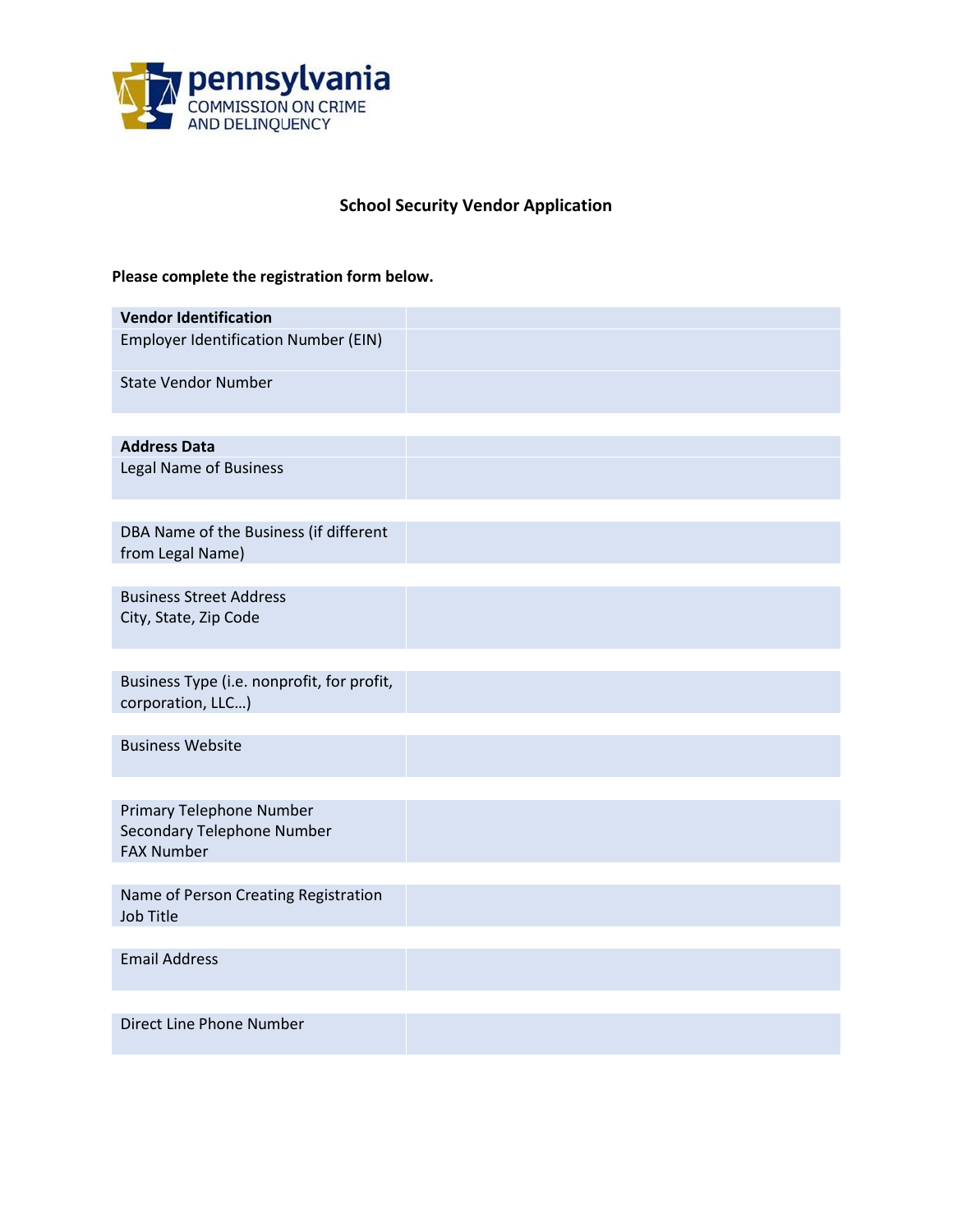

| Chief Administrator         |  |
|-----------------------------|--|
|                             |  |
| <b>Email Address</b>        |  |
|                             |  |
| Direct Line Phone Number    |  |
|                             |  |
| <b>Business Description</b> |  |
|                             |  |
| Years in Operation          |  |
|                             |  |
|                             |  |

| Certifications                                               | List any certifications, business credentials, or licensing. |
|--------------------------------------------------------------|--------------------------------------------------------------|
|                                                              |                                                              |
|                                                              |                                                              |
|                                                              |                                                              |
|                                                              |                                                              |
|                                                              |                                                              |
|                                                              |                                                              |
|                                                              |                                                              |
| Certificate of Insurance to be included<br>with application. |                                                              |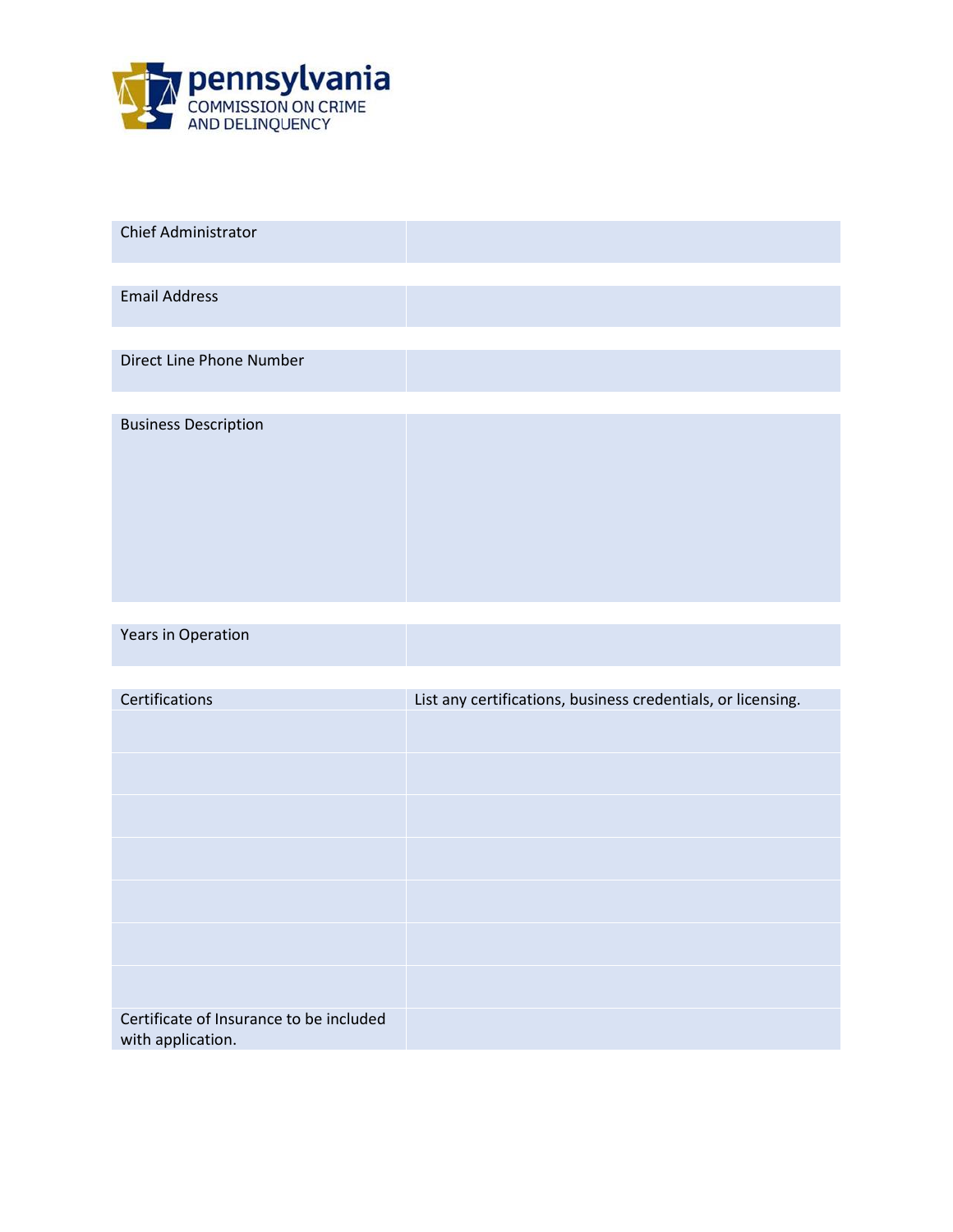

| <b>Reference Information</b>                           | Provide at least 3 references. |
|--------------------------------------------------------|--------------------------------|
| Name:<br>Address:<br><b>Phone Number:</b><br>Email:    |                                |
| What services do you<br>provide for this<br>reference? |                                |
| Name:                                                  |                                |
| Address:                                               |                                |
| <b>Phone Number:</b><br>Email:                         |                                |
|                                                        |                                |
| What services do you<br>provide for this<br>reference? |                                |
|                                                        |                                |
| Name:<br>Address:<br>Phone Number:<br>Email:           |                                |
|                                                        |                                |
| What services do you<br>provide for this<br>reference? |                                |

| Training         |                                                      |
|------------------|------------------------------------------------------|
| Date of Training | List the trainings that are provided for your staff. |
|                  |                                                      |
|                  |                                                      |
|                  |                                                      |
|                  |                                                      |
|                  |                                                      |
|                  |                                                      |
|                  |                                                      |
|                  |                                                      |
|                  |                                                      |
|                  |                                                      |
|                  |                                                      |
|                  |                                                      |